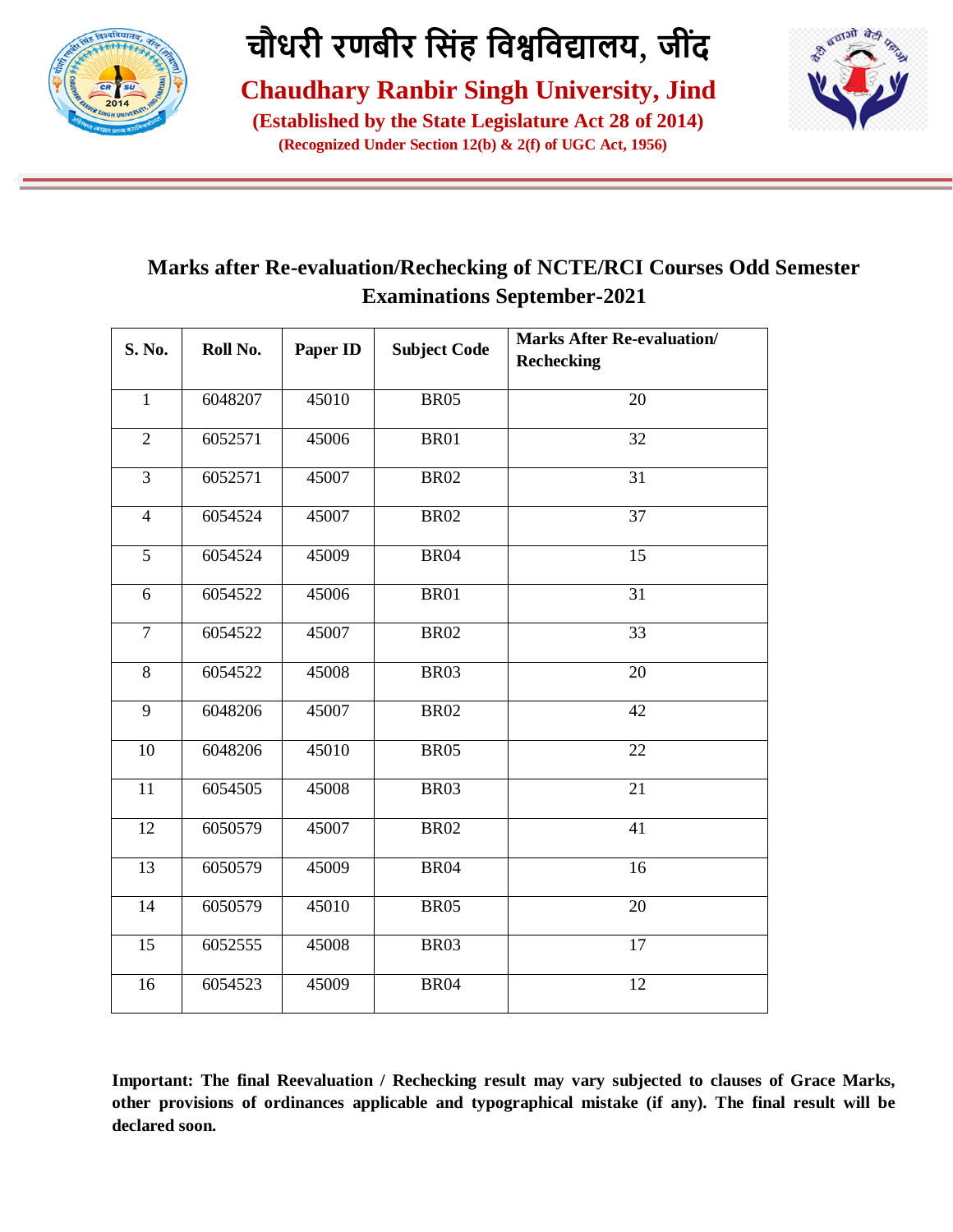



**Chaudhary Ranbir Singh University, Jind**

**(Established by the State Legislature Act 28 of 2014) (Recognized Under Section 12(b) & 2(f) of UGC Act, 1956)**

| 17 | 6048203 | 45006 | <b>BR01</b> | 31              |
|----|---------|-------|-------------|-----------------|
| 18 | 6048203 | 45008 | <b>BR03</b> | 21              |
| 19 | 6048203 | 45009 | <b>BR04</b> | 20              |
| 20 | 6048203 | 45010 | <b>BR05</b> | 20              |
| 21 | 6048203 | 45011 | <b>BR09</b> | 23              |
| 22 | 6052565 | 45007 | <b>BR02</b> | $\overline{37}$ |
| 23 | 6048202 | 45007 | <b>BR02</b> | 35              |
| 24 | 6048202 | 45008 | <b>BR03</b> | 18              |
| 25 | 6050505 | 45007 | <b>BR02</b> | 41              |
| 26 | 6050521 | 45010 | <b>BR05</b> | 20              |
| 27 | 6050581 | 45007 | <b>BR02</b> | 31              |
| 28 | 6054503 | 45007 | <b>BR02</b> | 37              |
| 29 | 6054503 | 45009 | <b>BR04</b> | 19              |
| 30 | 6054503 | 45010 | <b>BR05</b> | 22              |
| 31 | 6052542 | 45007 | <b>BR02</b> | 37              |
| 32 | 6052529 | 45009 | <b>BR04</b> | 20              |
| 33 | 6054511 | 45007 | <b>BR02</b> | 36              |
| 34 | 6054513 | 45007 | <b>BR02</b> | 40              |
| 35 | 6054529 | 45010 | <b>BR05</b> | 21              |
| 36 | 6054529 | 45011 | <b>BR08</b> | 22              |
| 37 | 6048285 | 45008 | B7          | 20              |
|    |         |       |             |                 |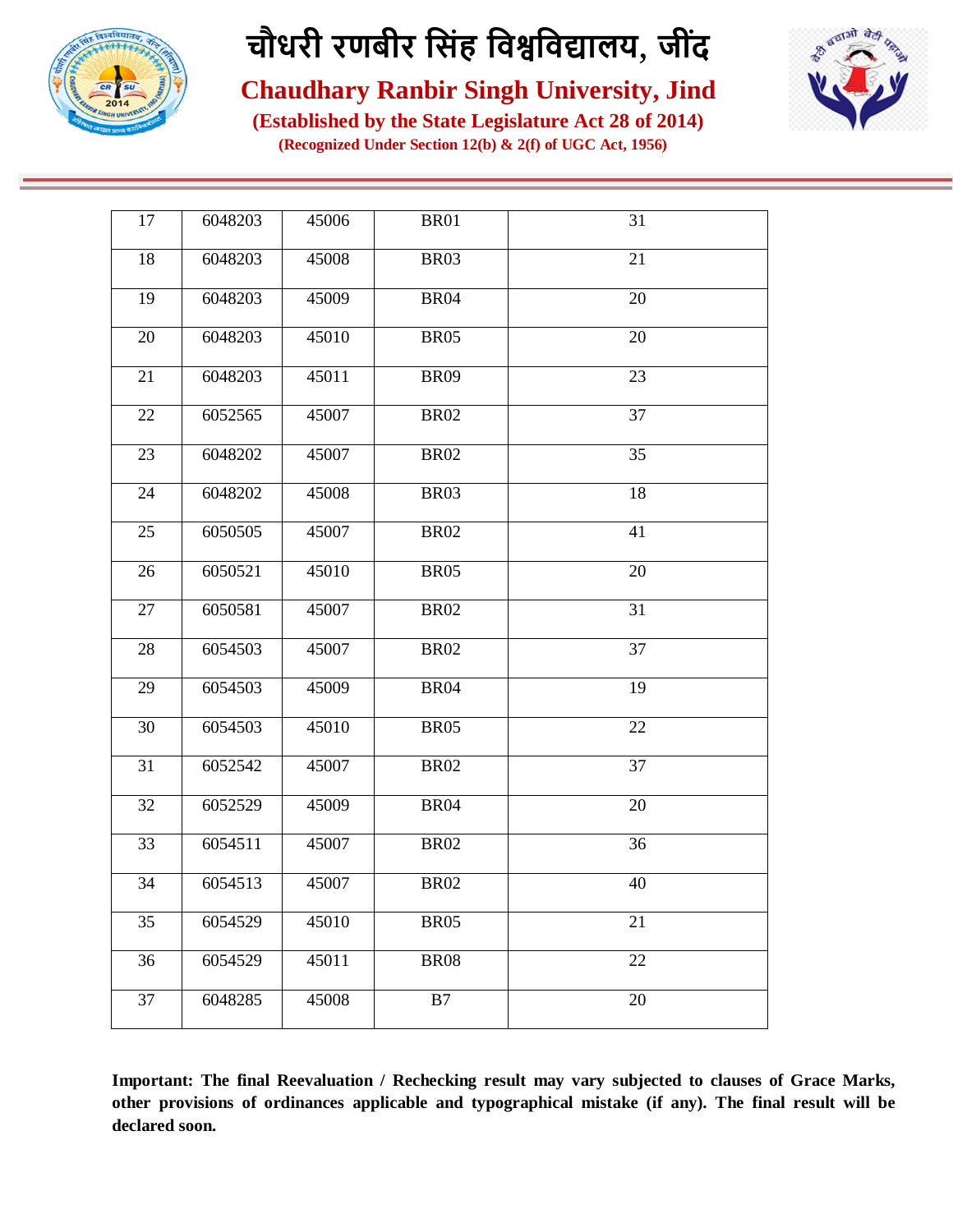



**Chaudhary Ranbir Singh University, Jind**

**(Established by the State Legislature Act 28 of 2014) (Recognized Under Section 12(b) & 2(f) of UGC Act, 1956)**

| 38 | 6048285 | 45009 | <b>B8</b>   | 18 |
|----|---------|-------|-------------|----|
| 39 | 6048285 | 45010 | <b>B9</b>   | 17 |
| 40 | 6048285 | 45011 | C12         | 23 |
| 41 | 6048201 | 45006 | <b>BR01</b> | 31 |
| 42 | 6048201 | 45007 | $\rm BR02$  | 33 |
| 43 | 6048201 | 45010 | <b>BR05</b> | 20 |
| 44 | 6048201 | 45011 | <b>BR09</b> | 24 |
| 45 | 6052507 | 45006 | <b>BR01</b> | 39 |
| 46 | 6052507 | 45007 | <b>BR02</b> | 39 |
| 47 | 6052507 | 45009 | <b>BR04</b> | 17 |
| 48 | 6052507 | 45010 | <b>BR05</b> | 19 |
| 49 | 6052527 | 45006 | <b>BR01</b> | 43 |
| 50 | 6052527 | 45009 | <b>BR04</b> | 17 |
| 51 | 6052527 | 45010 | <b>BR05</b> | 22 |
| 52 | 6052527 | 45013 | <b>BR06</b> | 39 |
| 53 | 6052569 | 45008 | <b>BR03</b> | 19 |
| 54 | 6050565 | 45006 | <b>BR01</b> | 25 |
| 55 | 6050565 | 45012 | <b>BR05</b> | 43 |
| 56 | 6054516 | 45008 | <b>BR03</b> | 20 |
| 57 | 6052552 | 45010 | <b>BR05</b> | 21 |
| 58 | 6050567 | 45006 | <b>BR01</b> | 34 |
|    |         |       |             |    |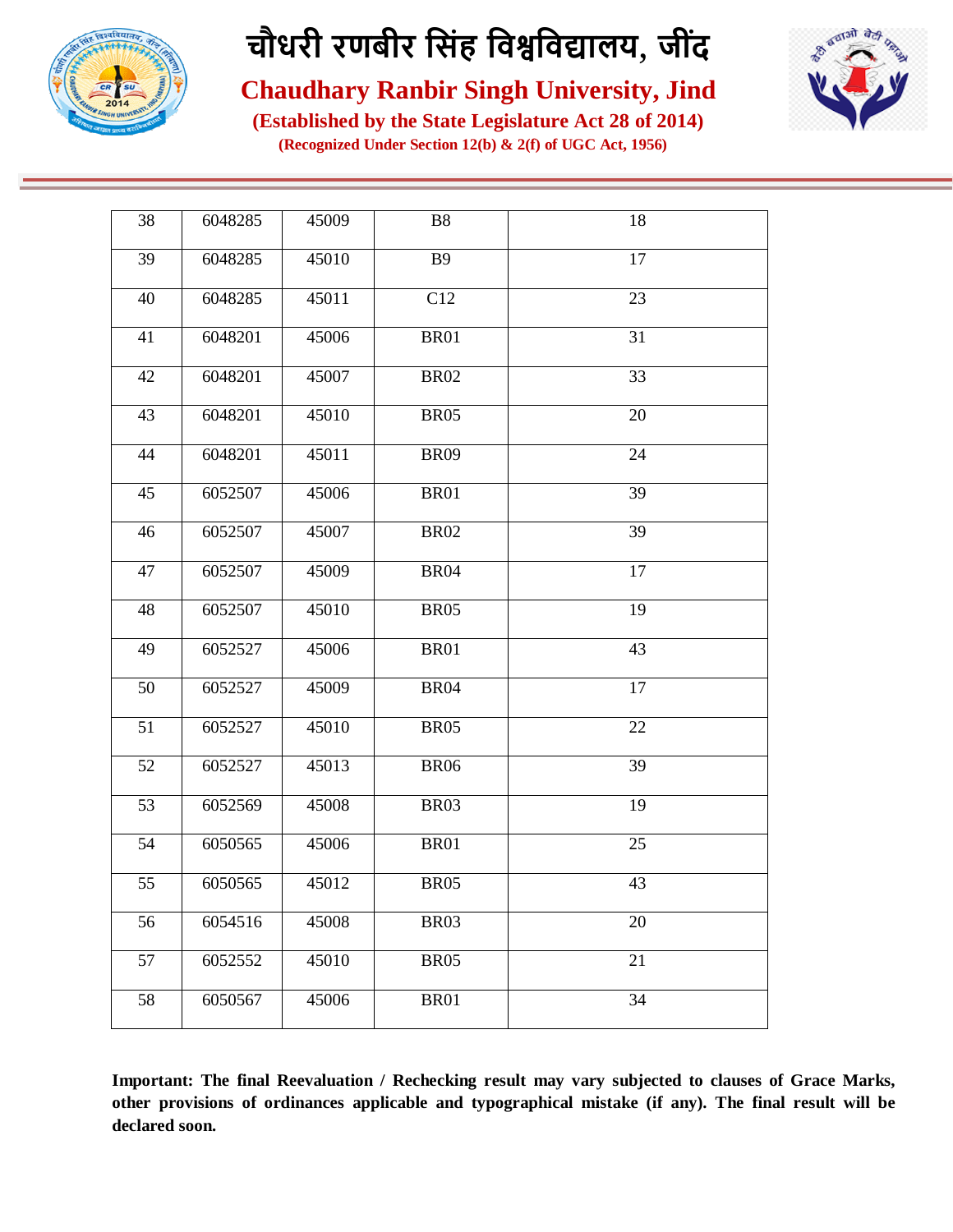



**Chaudhary Ranbir Singh University, Jind**

**(Established by the State Legislature Act 28 of 2014) (Recognized Under Section 12(b) & 2(f) of UGC Act, 1956)**

| 59 | 6050567 | 45009 | <b>BR04</b> | 17              |
|----|---------|-------|-------------|-----------------|
| 60 | 6050560 | 45007 | <b>BR02</b> | $\overline{37}$ |
| 61 | 6050560 | 45010 | <b>BR05</b> | 22              |
| 62 | 6050560 | 45012 | <b>BR07</b> | 37              |
| 63 | 6052546 | 45007 | <b>BR02</b> | 35              |
| 64 | 6054517 | 45006 | <b>BR01</b> | 25              |
| 65 | 6050569 | 45006 | <b>BR01</b> | 35              |
| 66 | 6050569 | 45010 | <b>BR05</b> | 19              |
| 67 | 6050554 | 45009 | <b>BR04</b> | 21              |
| 68 | 6050553 | 45007 | <b>BR02</b> | 38              |
| 69 | 6054521 | 45007 | <b>BR02</b> | 39              |
| 70 | 6054521 | 45008 | <b>BR03</b> | 15              |
| 71 | 6054521 | 45010 | <b>BR05</b> | 20              |
| 72 | 6054508 | 45006 | <b>BR01</b> | 38              |
| 73 | 6054508 | 45007 | <b>BR02</b> | 38              |
| 74 | 6054508 | 45008 | BR03        | 20              |
| 75 | 6054508 | 45010 | <b>BR05</b> | 20              |
| 76 | 6049003 | 45006 | A1(ii)      | 21              |
| 77 | 6049003 | 45007 | A2(ii)      | 35              |
| 78 | 6049021 | 45006 | A1(ii)      | 35              |
| 79 | 6049021 | 45008 | B7(ii)      | 17              |
|    |         |       |             |                 |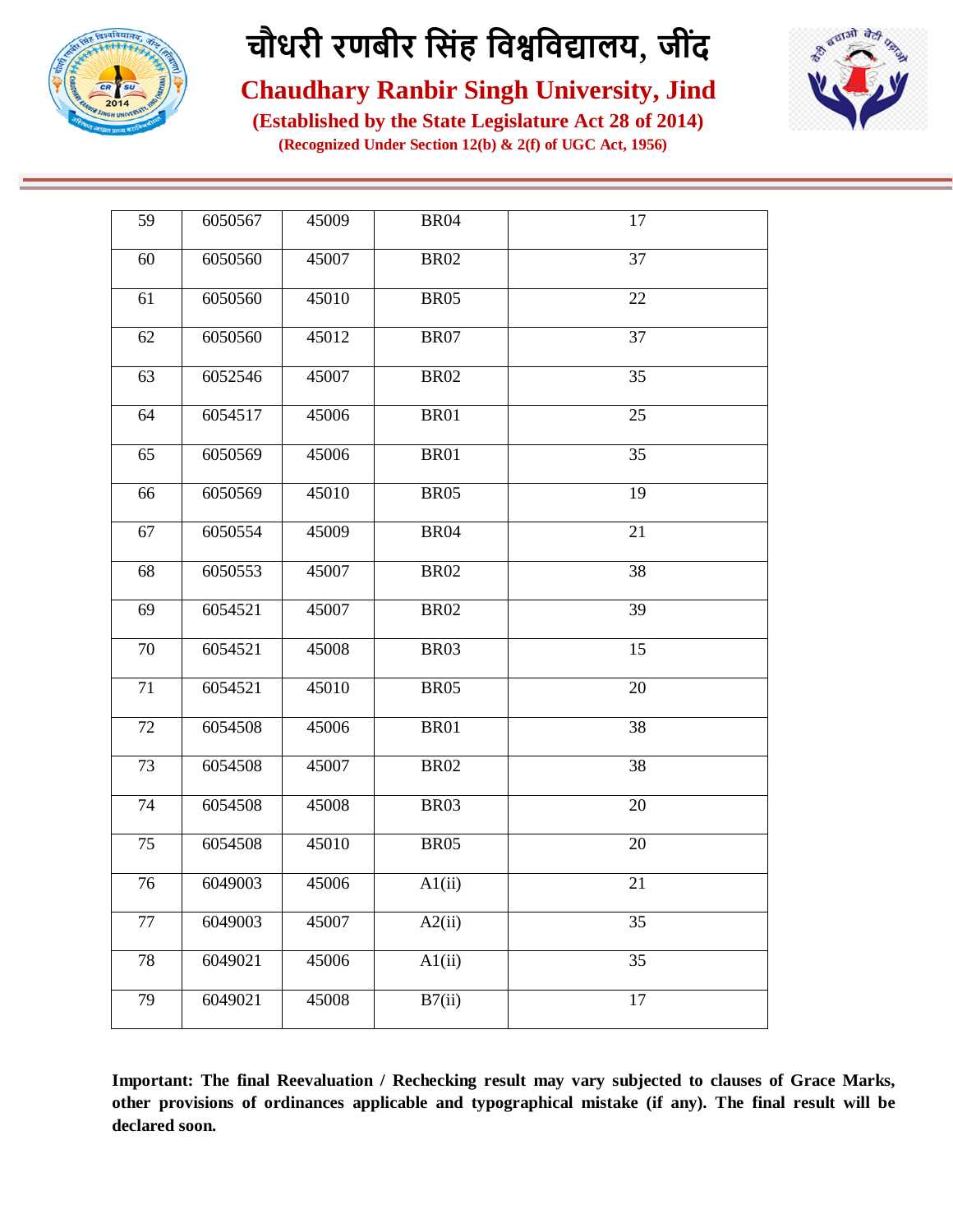



**Chaudhary Ranbir Singh University, Jind**

**(Established by the State Legislature Act 28 of 2014) (Recognized Under Section 12(b) & 2(f) of UGC Act, 1956)**

| 80  | 6049021 | 45009 | B8(ii)              | 20              |
|-----|---------|-------|---------------------|-----------------|
| 81  | 6049042 | 45008 | B7(ii)              | 12              |
| 82  | 6049042 | 45009 | B8(ii)              | 17              |
| 83  | 6049042 | 45010 | B9(ii)              | 18              |
| 84  | 6049043 | 45006 | $\overline{Al(ii)}$ | 19              |
| 85  | 6049043 | 45007 | A2(ii)              | 18              |
| 86  | 6049043 | 45008 | B7(ii)              | 16              |
| 87  | 6049043 | 45009 | B8(ii)              | 14              |
| 88  | 6049043 | 45011 | C12(i)              | 21              |
| 89  | 6049023 | 45006 | A1(ii)              | 34              |
| 90  | 6049023 | 45007 | A2(ii)              | $\overline{35}$ |
| 91  | 6049023 | 45008 | B7(ii)              | 21              |
| 92  | 6049023 | 45009 | B8(ii)              | $\overline{20}$ |
| 93  | 6049023 | 45010 | B9(ii)              | 20              |
| 94  | 6049023 | 45011 | C12(i)              | 32              |
| 95  | 6049044 | 45008 | B7(ii)              | 16              |
| 96  | 6049045 | 45008 | B7(ii)              | 18              |
| 97  | 6049045 | 45009 | B8(ii)              | 19              |
| 98  | 6049045 | 45010 | B9(ii)              | 19              |
| 99  | 6049027 | 45006 | <b>BR01</b>         | 33              |
| 100 | 6049027 | 45007 | <b>BR02</b>         | 37              |
|     |         |       |                     |                 |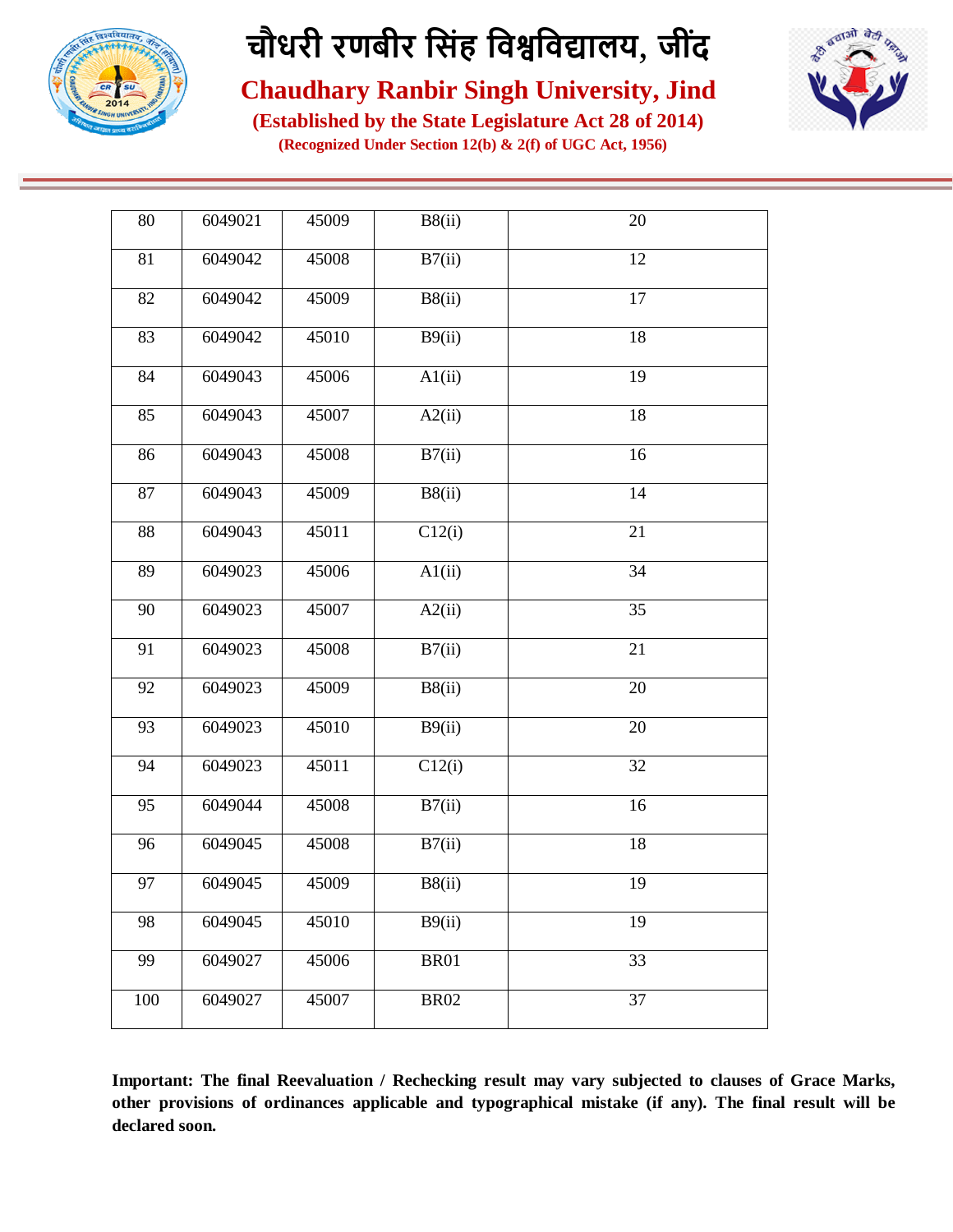



**Chaudhary Ranbir Singh University, Jind**

**(Established by the State Legislature Act 28 of 2014) (Recognized Under Section 12(b) & 2(f) of UGC Act, 1956)**

| 101 | 6049027 | 45008 | <b>BR03</b> | 15 |
|-----|---------|-------|-------------|----|
| 102 | 6049027 | 45010 | <b>BR05</b> | 17 |
| 103 | 6048505 | 45023 | <b>BR38</b> | 29 |
| 104 | 6048512 | 45022 | <b>BR37</b> | 24 |
| 105 | 6055001 | 45023 | <b>BR38</b> | 33 |
| 106 | 6055095 | 45022 | <b>BR37</b> | 32 |
| 107 | 6055095 | 45023 | <b>BR38</b> | 36 |
| 108 | 6055093 | 45022 | <b>BR37</b> | 25 |
| 109 | 6055093 | 45023 | <b>BR38</b> | 26 |
| 110 | 6051055 | 45017 | <b>BR35</b> | 40 |
| 111 | 6053025 | 45020 | <b>BR32</b> | 35 |
| 112 | 6053025 | 45021 | <b>BR33</b> | 13 |
| 113 | 6053022 | 45020 | <b>BR32</b> | 36 |
| 114 | 6051084 | 45017 | <b>BR35</b> | 32 |
| 115 | 6055022 | 45024 | <b>BR39</b> | 20 |
| 116 | 6051093 | 45016 | <b>BR34</b> | 32 |
| 120 | 6048503 | 45022 | <b>BR37</b> | 24 |
| 121 | 6048503 | 45023 | <b>BR38</b> | 28 |
| 122 | 6055003 | 45023 | <b>BR38</b> | 30 |
| 123 | 6051042 | 45016 | <b>BR34</b> | 30 |
| 124 | 6055023 | 45023 | <b>BR38</b> | 31 |
|     |         |       |             |    |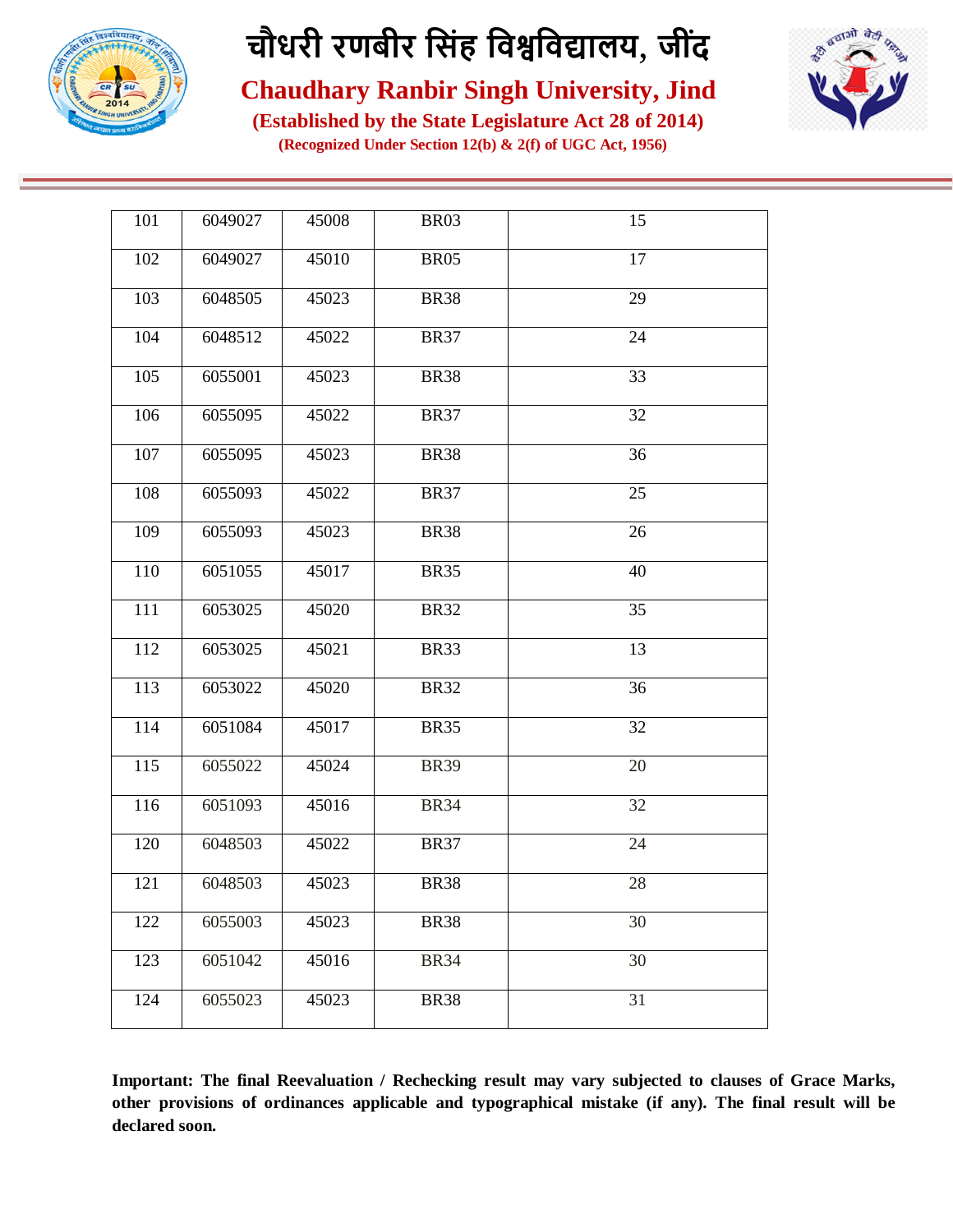



**Chaudhary Ranbir Singh University, Jind**

**(Established by the State Legislature Act 28 of 2014) (Recognized Under Section 12(b) & 2(f) of UGC Act, 1956)**

| 125 | 6055101 | 45022 | <b>BR37</b> | 35              |
|-----|---------|-------|-------------|-----------------|
| 126 | 6055101 | 45023 | <b>BR38</b> | 29              |
| 127 | 6048504 | 45022 | <b>BR37</b> | 26              |
| 128 | 6048504 | 45023 | <b>BR38</b> | 36              |
| 129 | 6048501 | 45022 | <b>BR37</b> | 32              |
| 130 | 6048501 | 45023 | <b>BR38</b> | 34              |
| 131 | 6051007 | 45026 | <b>BR44</b> | 20              |
| 132 | 6051024 | 45016 | <b>BR34</b> | 36              |
| 133 | 6053065 | 45021 | <b>BR33</b> | 18              |
| 134 | 6051074 | 45017 | <b>BR35</b> | 21              |
| 135 | 6051083 | 45016 | <b>BR34</b> | 40              |
| 136 | 6055090 | 45023 | <b>BR38</b> | 32              |
| 137 | 6051048 | 45016 | <b>BR34</b> | $\overline{24}$ |
| 138 | 6051048 | 45017 | <b>BR35</b> | 37              |
| 139 | 6053059 | 45020 | <b>BR32</b> | 34              |
| 140 | 6055026 | 45022 | <b>BR37</b> | 34              |
| 141 | 6055026 | 45023 | <b>BR38</b> | 38              |
| 142 | 6055100 | 45023 | <b>BR38</b> | 32              |
| 143 | 6053081 | 45020 | <b>BR32</b> | 41              |
| 144 | 6051082 | 45016 | <b>BR34</b> | 23              |
| 145 | 6051082 | 45017 | <b>BR35</b> | 32              |
|     |         |       |             |                 |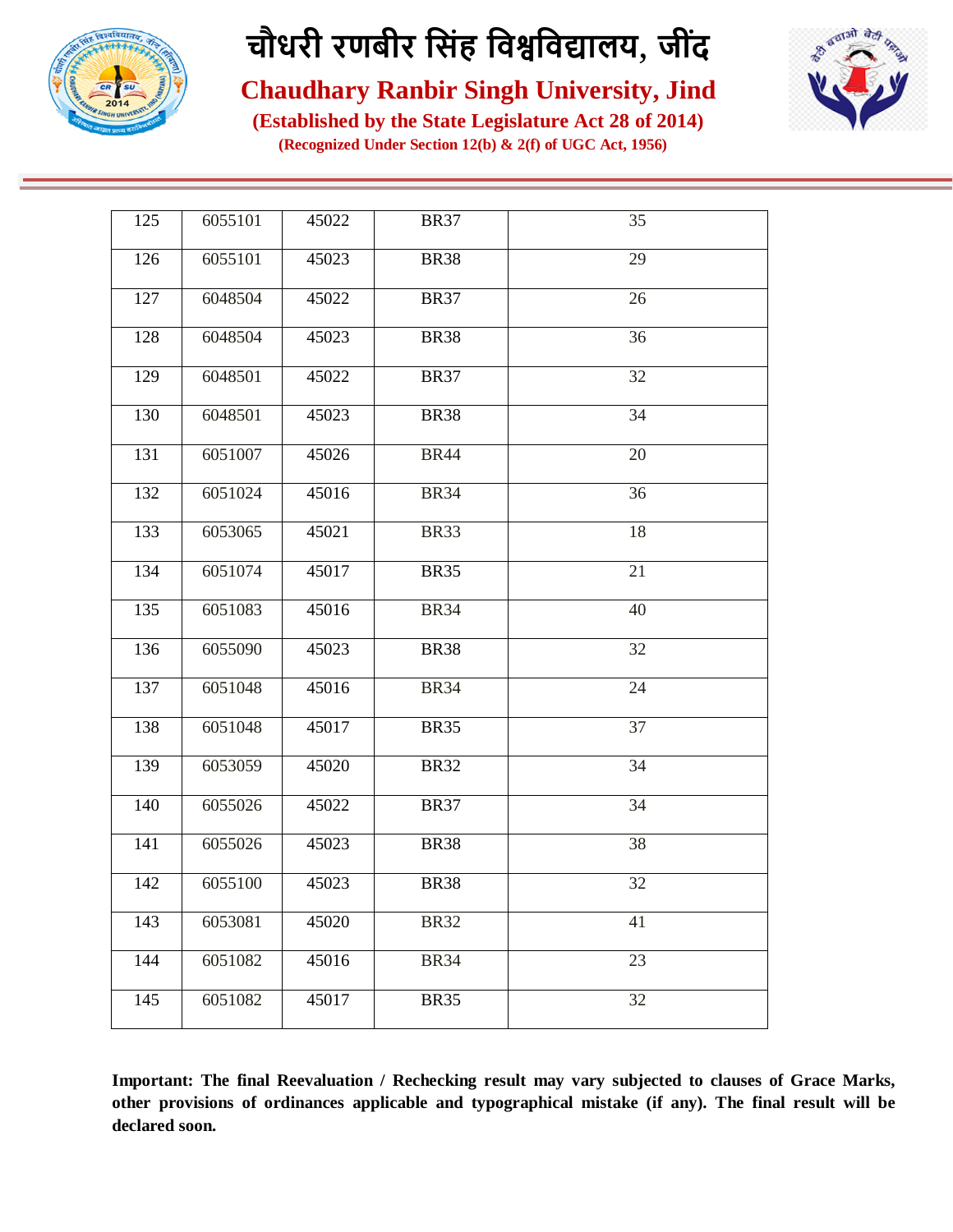



**Chaudhary Ranbir Singh University, Jind**

**(Established by the State Legislature Act 28 of 2014) (Recognized Under Section 12(b) & 2(f) of UGC Act, 1956)**

| 146 | 6051049 | 45017 | <b>BR35</b>         | 43              |
|-----|---------|-------|---------------------|-----------------|
| 147 | 6051095 | 45025 | <b>BR43</b>         | 22              |
| 148 | 6055067 | 45023 | <b>BR35</b>         | 28              |
| 149 | 6055025 | 45023 | <b>BR38</b>         | 30              |
| 150 | 6053527 | 45006 | A1(ii)              | 37              |
| 151 | 6053527 | 45007 | $\overline{A2(ii)}$ | $\overline{31}$ |
| 152 | 6053527 | 45008 | B7(ii)              | $\overline{15}$ |
| 153 | 6053527 | 45009 | B8(ii)              | $\overline{11}$ |
| 154 | 6053521 | 45006 | A1(ii)              | 27              |
| 155 | 6053521 | 45008 | B7(ii)              | 10              |
| 156 | 6053522 | 45010 | B9(ii)              | No Change       |
| 157 | 6053524 | 45006 | A1(ii)              | 34              |
| 158 | 6053524 | 45007 | $\overline{A2(ii)}$ | $\overline{33}$ |
| 159 | 6053524 | 45009 | B8(ii)              | 16              |
| 160 | 6053524 | 45010 | $\overline{B9(ii)}$ | 21              |
| 161 | 6053503 | 45006 | AI(ii)              | 36              |
| 162 | 6053503 | 45007 | A2(ii)              | 28              |
| 163 | 6053503 | 45009 | B8(ii)              | 16              |
| 164 | 6053503 | 45010 | B9(ii)              | 19              |
| 165 | 6053503 | 45013 | C12(II)             | $\overline{34}$ |
| 166 | 6052508 | 45010 | B9(i)               | 21              |
|     |         |       |                     |                 |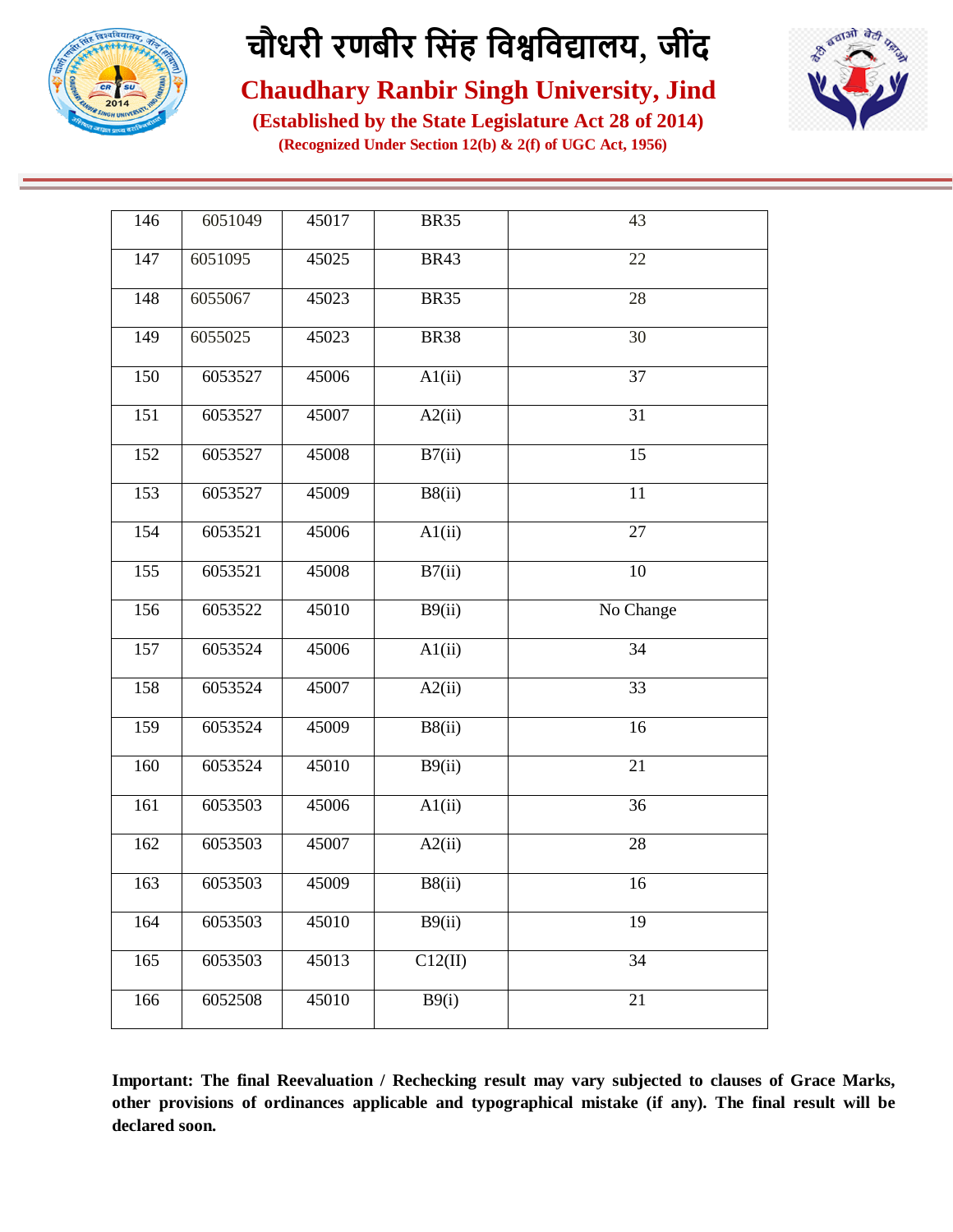



#### **Chaudhary Ranbir Singh University, Jind**

**(Established by the State Legislature Act 28 of 2014) (Recognized Under Section 12(b) & 2(f) of UGC Act, 1956)**

| 167 | 6052553 | 45007 | A2(i)  | 59              |
|-----|---------|-------|--------|-----------------|
| 168 | 6052553 | 45008 | B7(I)  | 21              |
| 169 | 6052553 | 45013 | C12(I) | 46              |
| 170 | 6052512 | 45013 | C12(I) | 42              |
| 171 | 6052502 | 45006 | AI(i)  | $\overline{39}$ |
| 172 | 6052502 | 45013 | C12(I) | 39              |
| 173 | 6052521 | 45006 | A1(i)  | 22              |
| 174 | 6052521 | 45007 | A2(i)  | 34              |
| 175 | 6052521 | 45008 | B7(I)  | 17              |
| 176 | 6052521 | 45009 | B8(i)  | 19              |
| 177 | 6052521 | 45010 | B9(i)  | 18              |
| 178 | 6052543 | 45006 | A1(i)  | 30              |
| 179 | 6052543 | 45007 | A2(i)  | $\overline{35}$ |
| 180 | 6052543 | 45009 | B8(i)  | 12              |
| 181 | 6052543 | 45010 | B9(i)  | 17              |
| 182 | 6052543 | 45013 | C12(I) | 36              |
| 183 | 6052566 | 45006 | A1(i)  | 32              |
| 184 | 6052566 | 45008 | B7(I)  | 18              |
| 185 | 6052566 | 45009 | B8(i)  | 15              |
| 186 | 6052524 | 45008 | B7(I)  | 21              |
| 187 | 6052524 | 45013 | C12(I) | 44              |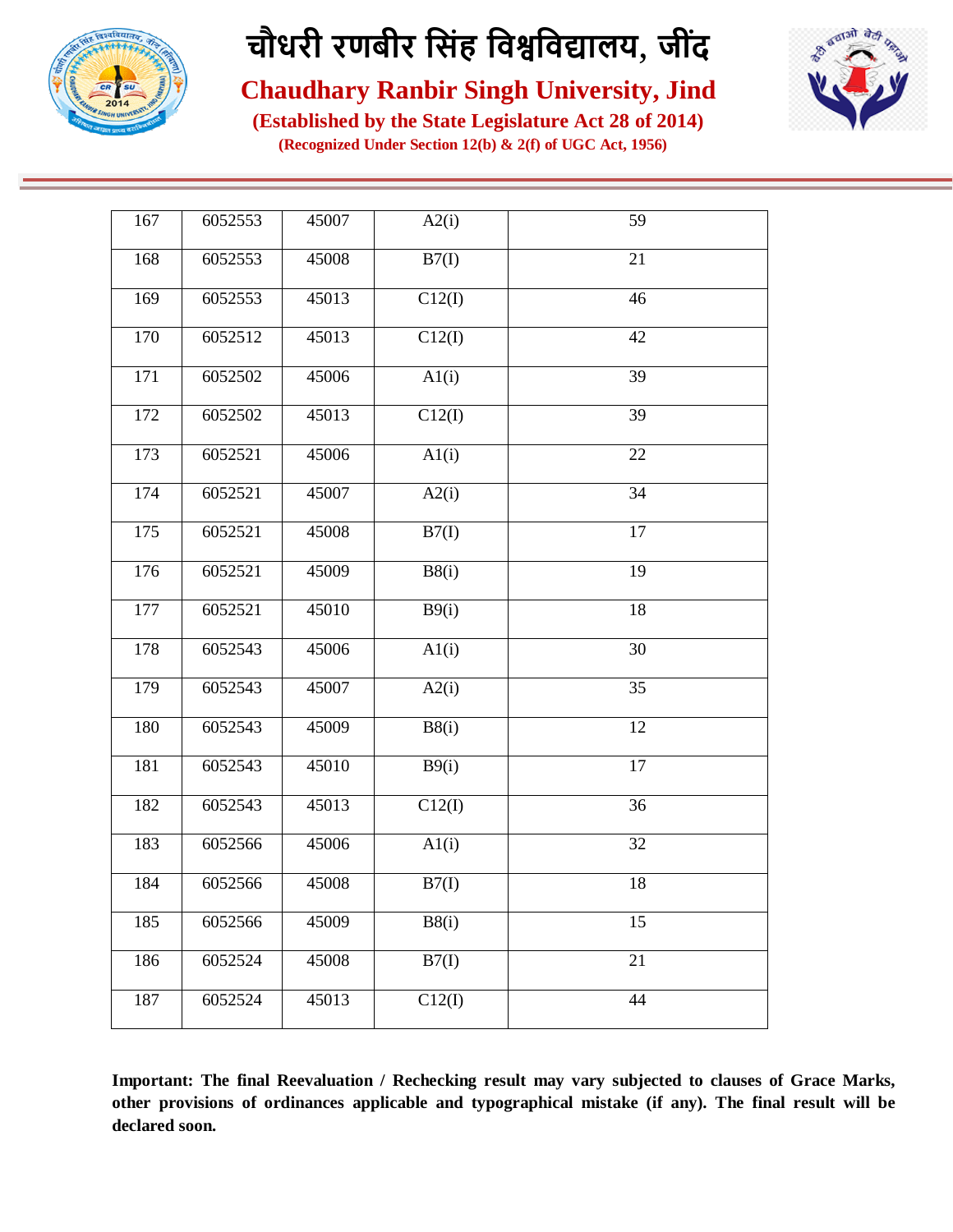



**Chaudhary Ranbir Singh University, Jind**

**(Established by the State Legislature Act 28 of 2014) (Recognized Under Section 12(b) & 2(f) of UGC Act, 1956)**

| 188 | 6052568 | 45008 | B7(I)              | 18              |
|-----|---------|-------|--------------------|-----------------|
| 189 | 6052568 | 45009 | B8(i)              | 16              |
| 190 | 6052568 | 45010 | B9(i)              | 19              |
| 191 | 6052568 | 45013 | C12(I)             | 38              |
| 192 | 6052525 | 45008 | B7(I)              | 20              |
| 193 | 6052526 | 45006 | A1(i)              | 29              |
| 194 | 6052531 | 45006 | AI(i)              | 29              |
| 195 | 6052531 | 45007 | A2(i)              | 41              |
| 196 | 6052531 | 45008 | B7(I)              | 20              |
| 197 | 6052531 | 45009 | B8(i)              | 20              |
| 198 | 6052531 | 45010 | B9(i)              | 20              |
| 199 | 6052531 | 45013 | C12(I)             | 43              |
| 200 | 6048221 | 45010 | B9(i)              | $\overline{15}$ |
| 201 | 6048245 | 45006 | AI(i)              | 30              |
| 202 | 6048245 | 45008 | $\overline{B7(i)}$ | 17              |
| 203 | 6048245 | 45009 | B8(i)              | 20              |
| 204 | 6048245 | 45010 | B9(i)              | 13              |
| 205 | 6048245 | 45011 | C12(i)             | 24              |
| 206 | 6048230 | 45006 | A1(i)              | 20              |
| 207 | 6048230 | 45008 | B7(i)              | 19              |
| 208 | 6048230 | 45009 | B8(i)              | 15              |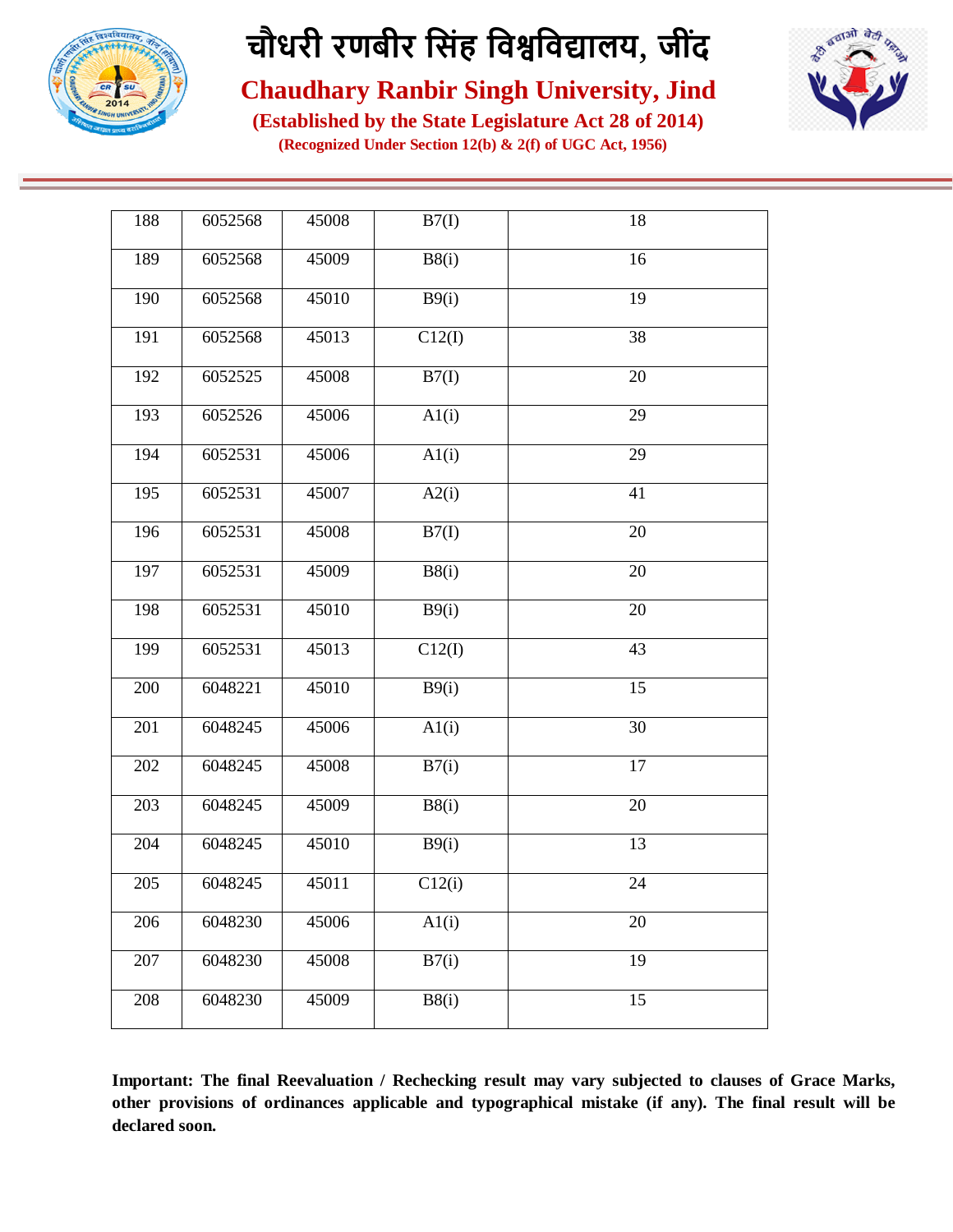



**Chaudhary Ranbir Singh University, Jind**

**(Established by the State Legislature Act 28 of 2014) (Recognized Under Section 12(b) & 2(f) of UGC Act, 1956)**

| 209 | 6048230 | 45010 | B9(i)              | $20\,$          |
|-----|---------|-------|--------------------|-----------------|
| 210 | 6048231 | 45006 | A1(i)              | 28              |
| 211 | 6048231 | 45008 | B7(i)              | 18              |
| 212 | 6048231 | 45009 | B8(i)              | 22              |
| 213 | 6048273 | 45006 | AI(i)              | 36              |
| 214 | 6048276 | 45008 | $\overline{B7(i)}$ | $\overline{17}$ |
| 215 | 6048247 | 45008 | B7(i)              | $\overline{17}$ |
| 216 | 6048247 | 45009 | B8(i)              | 20              |
| 217 | 6048247 | 45010 | B9(i)              | 17              |
| 218 | 6048247 | 45011 | C12(i)             | 26              |
| 219 | 6048247 | 45007 | A2(i)              | 40              |
| 220 | 6048256 | 45009 | B8(i)              | 17              |
| 221 | 6048256 | 45010 | B9(i)              | 20              |
| 222 | 6048256 | 45011 | C12(i)             | 23              |
| 223 | 6048256 | 45007 | A2(i)              | 36              |
| 224 | 6048268 | 45008 | B7(i)              | 15              |
| 225 | 6048279 | 45006 | A1(i)              | 33              |
| 226 | 6048258 | 45006 | A1(i)              | 23              |
| 227 | 6048258 | 45008 | B7(i)              | 15              |
| 228 | 6048260 | 45008 | B7(i)              | 22              |
| 229 | 6048260 | 45009 | B8(i)              | 19              |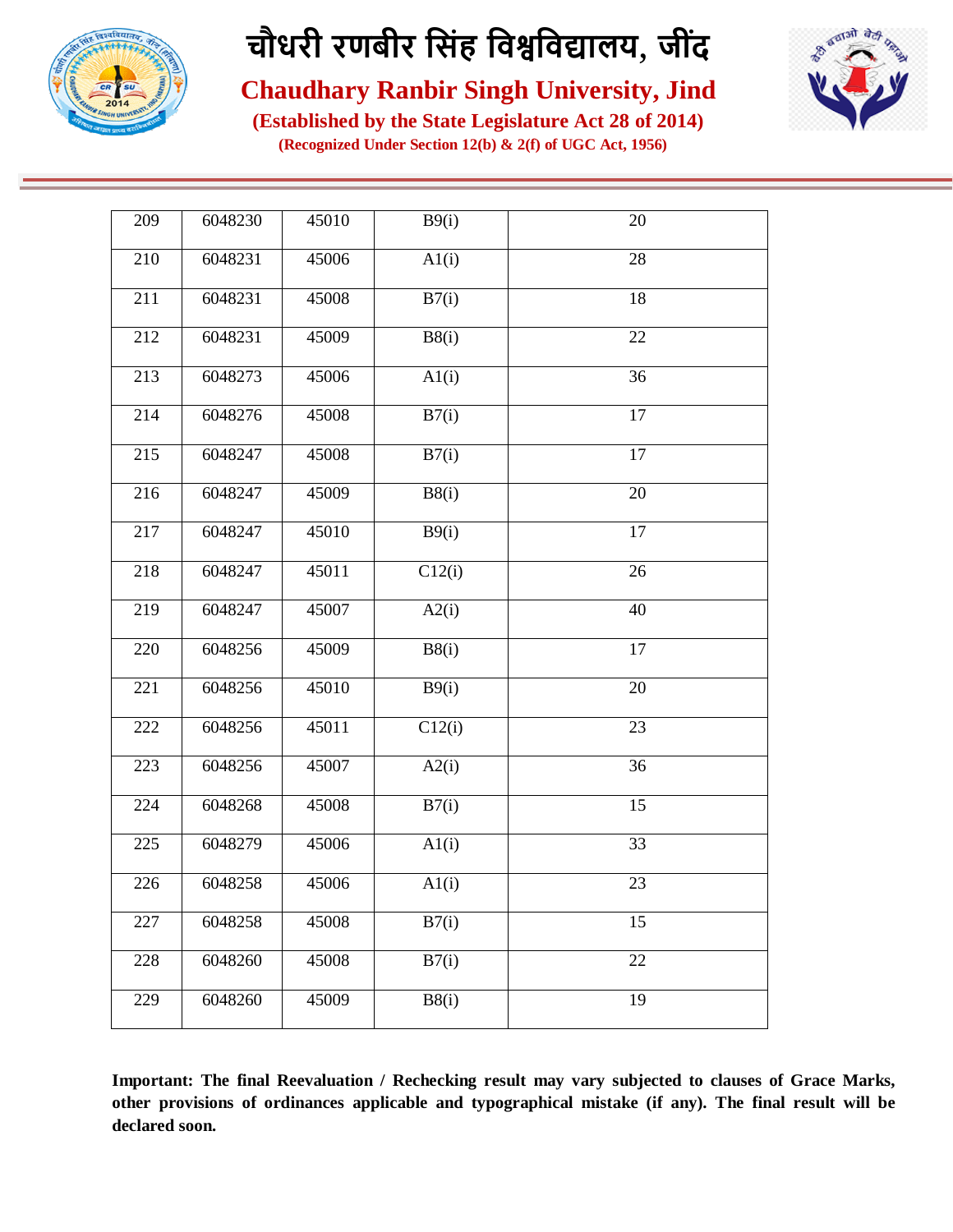



**Chaudhary Ranbir Singh University, Jind**

**(Established by the State Legislature Act 28 of 2014) (Recognized Under Section 12(b) & 2(f) of UGC Act, 1956)**

| 230 | 6048260 | 45007 | A2(i)       | 39              |
|-----|---------|-------|-------------|-----------------|
| 231 | 6048282 | 45006 | AI(i)       | 31              |
| 232 | 6048282 | 45009 | B8(i)       | 17              |
| 233 | 6048265 | 45006 | A1(i)       | 36              |
| 234 | 6048265 | 45008 | B7(i)       | $\overline{17}$ |
| 235 | 6048265 | 45009 | B8(i)       | $\overline{17}$ |
| 236 | 6048265 | 45010 | B9(i)       | 14              |
| 237 | 6048265 | 45011 | C12(i)      | 20              |
| 238 | 6048265 | 45007 | A2(i)       | 30              |
| 239 | 6054526 | 45009 | B8(i)       | 19              |
| 240 | 6050578 | 45007 | <b>BR02</b> | 34              |
| 241 | 6050578 | 45008 | <b>BR03</b> | 17              |
| 242 | 6050502 | 45007 | A2(i)       | 26              |
| 243 | 6050502 | 45009 | B8(i)       | 15              |
| 244 | 6050502 | 45010 | B9(i)       | 16              |
| 245 | 6050556 | 45008 | B7(i)       | 19              |
| 246 | 6050550 | 45006 | A1(i)       | 42              |
| 247 | 6050550 | 45007 | A2(i)       | 42              |
| 248 | 6050550 | 45008 | B7(i)       | 20              |
| 249 | 6050550 | 45009 | B8(i)       | 18              |
| 250 | 6050550 | 45010 | B9(i)       | 20              |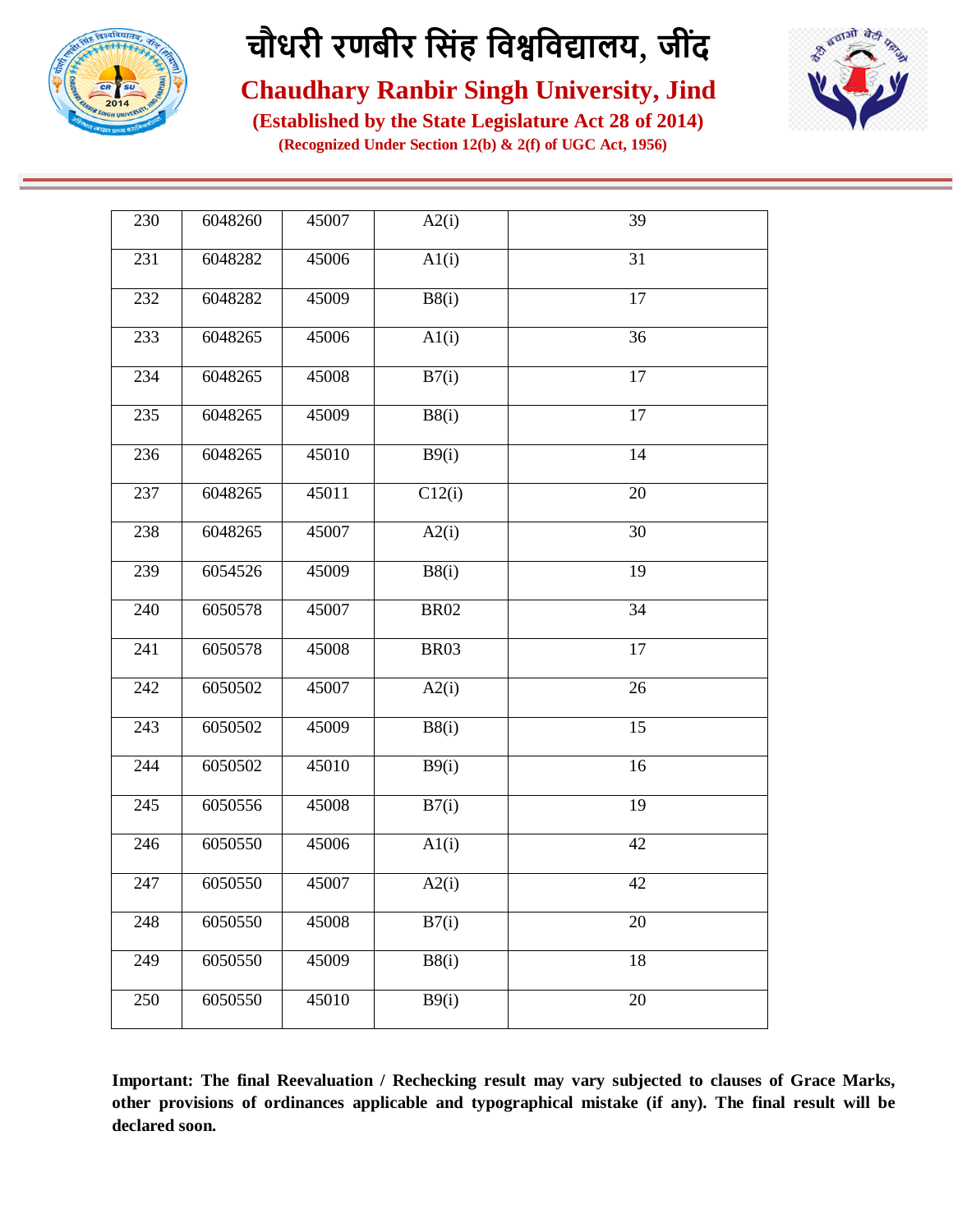



**Chaudhary Ranbir Singh University, Jind**

**(Established by the State Legislature Act 28 of 2014) (Recognized Under Section 12(b) & 2(f) of UGC Act, 1956)**

| 251 | 6050550 | 45012 | C12(i)          | 42        |
|-----|---------|-------|-----------------|-----------|
| 252 | 6050571 | 45006 | A1(i)           | 31        |
| 253 | 6050537 | 45008 | B7(i)           | 18        |
| 254 | 6050537 | 45009 | B8(i)           | 15        |
| 255 | 6050588 | 45007 | A2(i)           | 54        |
| 256 | 6050588 | 45008 | B7(i)           | 23        |
| 257 | 6050588 | 45012 | C12(i)          | 43        |
| 258 | 6050552 | 45012 | C12(i)          | 39        |
| 259 | 6050534 | 45008 | <b>BR03</b>     | 19        |
| 260 | 6051525 | 45008 | B7(ii)          | 18        |
| 261 | 6051525 | 45009 | B8(ii)          | 17        |
| 262 | 6046130 | 45201 | DE41            | 28        |
| 263 | 6046081 | 45201 | <b>DPET-101</b> | 32        |
| 264 | 6046216 | 45201 | <b>DPET-101</b> | 28        |
| 265 | 6046086 | 45201 | <b>DPET-101</b> | 32        |
| 266 | 6046322 | 45204 | <b>DPET-104</b> | 22        |
| 267 | 6046092 | 45201 | <b>DPET-101</b> | 28        |
| 268 | 6046092 | 45204 | <b>DPET-104</b> | 28        |
| 269 | 6046046 | 45202 | <b>DPET-102</b> | 29        |
| 270 | 6046097 | 45201 | <b>DPET-101</b> | 31        |
| 271 | 6046299 | 45201 | <b>DPET-101</b> | No Change |
|     |         |       |                 |           |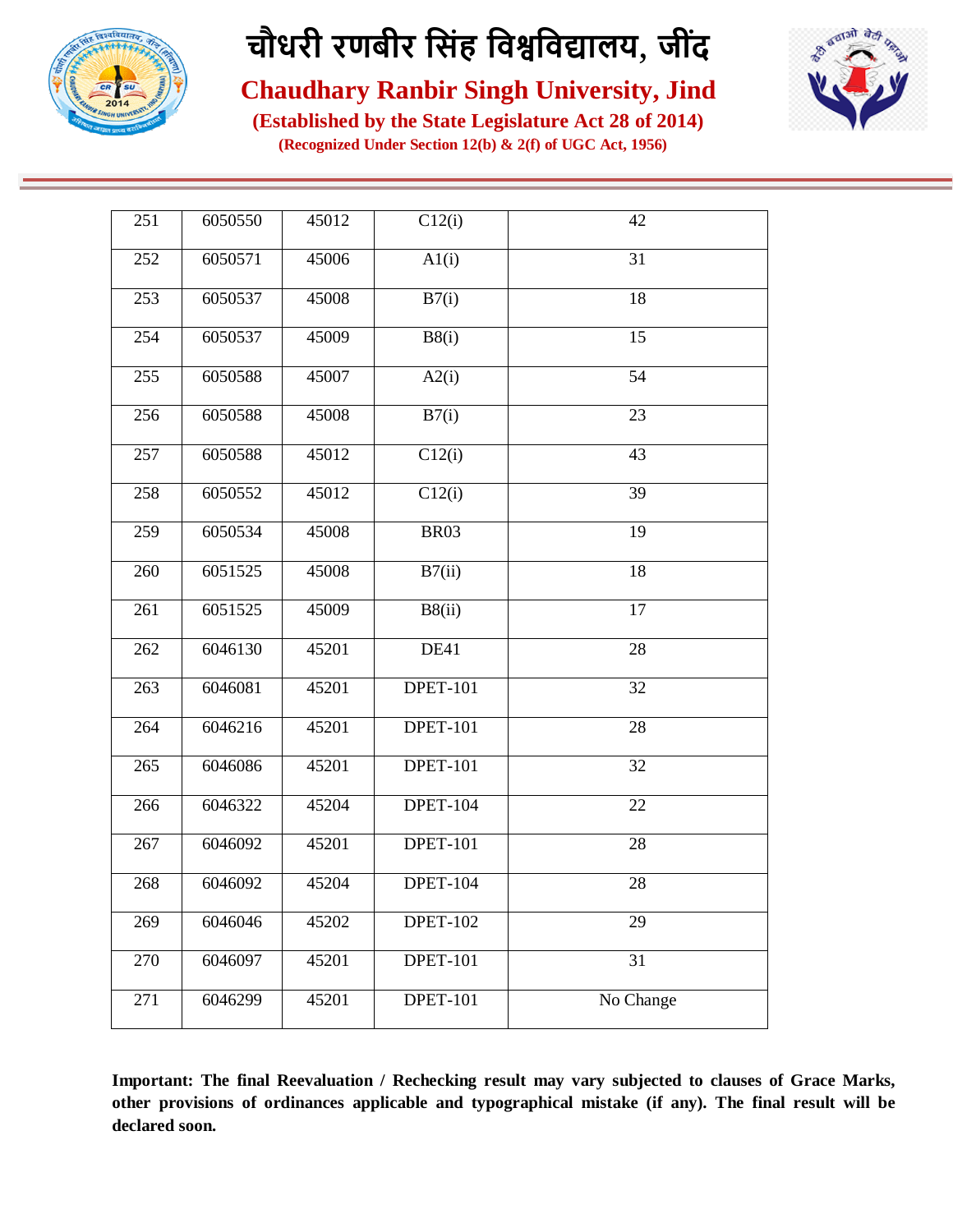



#### **Chaudhary Ranbir Singh University, Jind**

**(Established by the State Legislature Act 28 of 2014) (Recognized Under Section 12(b) & 2(f) of UGC Act, 1956)**

| 272 | 6046099 | 45204 | <b>DPET-104</b>  | 29        |
|-----|---------|-------|------------------|-----------|
| 273 | 6046024 | 45201 | <b>DPET-101</b>  | 28        |
| 274 | 6046166 | 45203 | <b>DPET-103</b>  | 28        |
| 275 | 6046108 | 45204 | <b>DPET-104</b>  | 30        |
| 276 | 6046308 | 45201 | <b>DPET-101</b>  | 28        |
| 277 | 6046173 | 45203 | <b>DPET-103</b>  | 33        |
| 278 | 6046243 | 45201 | <b>DPET-101</b>  | 24        |
| 279 | 6046112 | 45201 | <b>DPET-101</b>  | 29        |
| 280 | 6046318 | 45201 | <b>DPET-101</b>  | 25        |
| 281 | 6046318 | 45204 | <b>DPET-104</b>  | 28        |
| 282 | 6046249 | 45201 | <b>DPET-101</b>  | 31        |
| 283 | 6047171 | 45217 | DP21             | 28        |
| 284 | 6047080 | 45215 | <b>DP64</b>      | 24        |
| 285 | 6047178 | 45217 | DP <sub>21</sub> | 20        |
| 286 | 6047178 | 45218 | DP <sub>22</sub> | 32        |
| 287 | 6047178 | 45219 | DP <sub>23</sub> | 28        |
| 288 | 6047198 | 45217 | DP21             | 28        |
| 289 | 6047194 | 45217 | <b>DP21</b>      | 28        |
| 290 | 6047023 | 45212 | DP21             | 28        |
| 291 | 6047023 | 45213 | DP62             | No Change |
| 292 | 6047008 | 45213 | DP62             | 21        |
|     |         |       |                  |           |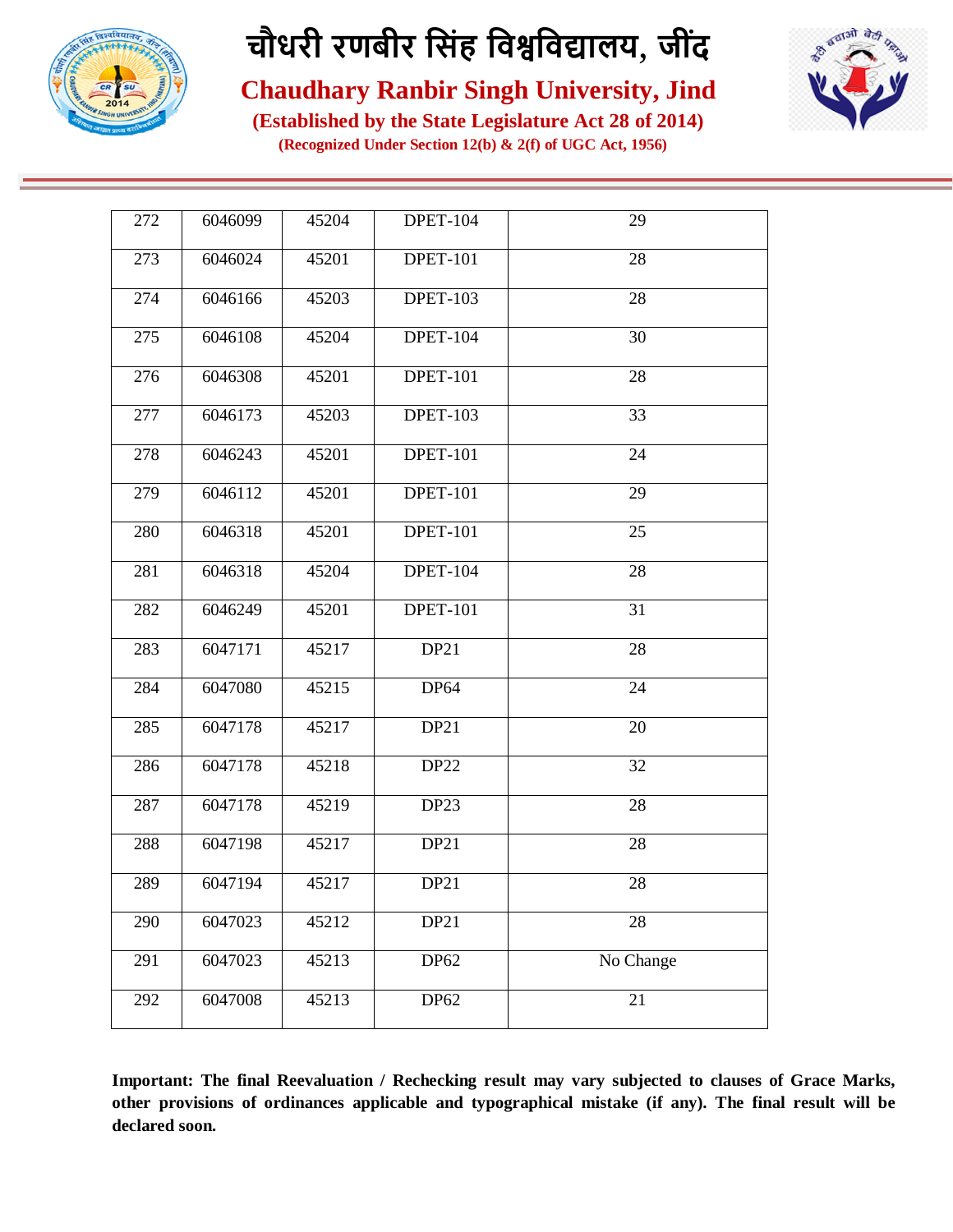



#### **Chaudhary Ranbir Singh University, Jind**

**(Established by the State Legislature Act 28 of 2014) (Recognized Under Section 12(b) & 2(f) of UGC Act, 1956)**

| 293 | 6047002 | 45212 | DP <sub>21</sub> | 16           |
|-----|---------|-------|------------------|--------------|
| 294 | 6047002 | 45213 | DP62             | 28           |
| 295 | 6047005 | 45212 | DP21             | 19           |
| 296 | 6047005 | 45213 | DP62             | 16           |
| 297 | 6047011 | 45213 | DP62             | 29           |
| 298 | 6047039 | 45213 | DP62             | 30           |
| 299 | 6043501 | 45227 | MD54             | 21           |
| 300 | 6043506 | 45225 | <b>MED_102</b>   | No Change    |
| 301 | 6043873 | 45224 | <b>MED_101</b>   | 27           |
| 302 | 6043492 | 45225 | <b>MED_102</b>   | 19           |
| 303 | 6043075 | 45224 | <b>MED_101</b>   | 11           |
| 304 | 6043535 | 45227 | $MED_104$        | 12           |
| 305 | 6044666 | 45229 | MD75             | 22           |
| 306 | 6044963 | 45229 | MD75             | 23           |
| 307 | 6045053 | 45229 | MD75             | $\,8\,$      |
| 308 | 6045033 | 45229 | MD75             | 16           |
| 309 | 6044742 | 45229 | MD75             | 8            |
| 310 | 6044611 | 45229 | MD75             | 9            |
| 311 | 6044563 | 45229 | MD75             | $\mathbf{1}$ |
| 312 | 6044775 | 45231 | MD71             | 25           |
| 313 | 6044775 | 45229 | MD75             | 9            |
|     |         |       |                  |              |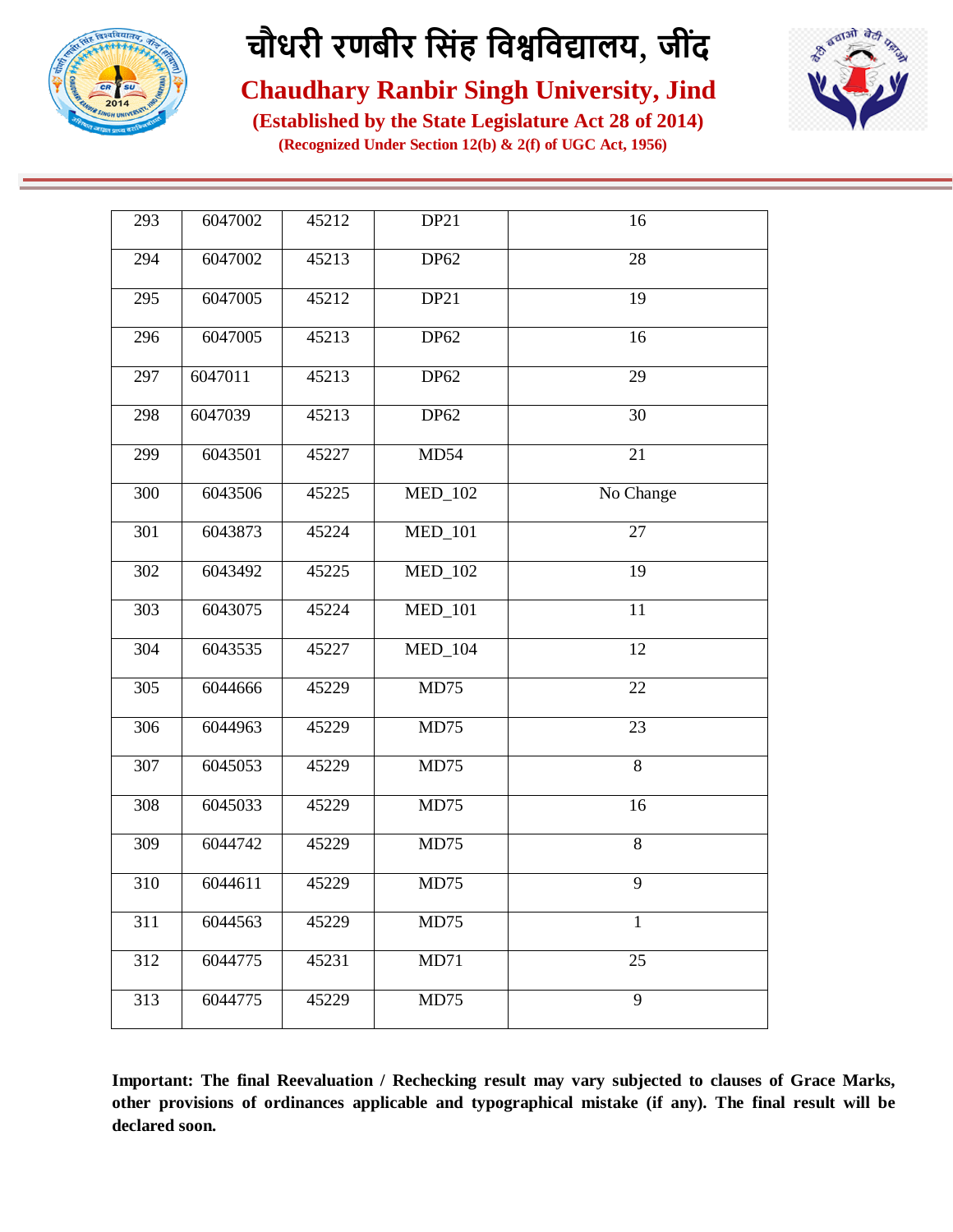



#### **Chaudhary Ranbir Singh University, Jind**

**(Established by the State Legislature Act 28 of 2014) (Recognized Under Section 12(b) & 2(f) of UGC Act, 1956)**

| 314 | 6044914 | 45229 | MD75           | 17              |
|-----|---------|-------|----------------|-----------------|
| 315 | 6044915 | 45229 | MD75           | No Change       |
| 316 | 6044915 | 45233 | MD71           | 13              |
| 317 | 6044954 | 45229 | MD75           | 19              |
| 318 | 6044997 | 45229 | MD75           | 22              |
| 319 | 6044900 | 45229 | MD75           | $\overline{12}$ |
| 320 | 6045035 | 45229 | MD75           | 12              |
| 321 | 6044618 | 45231 | MD71           | 21              |
| 322 | 6044815 | 45229 | MD75           | 9               |
| 323 | 6115021 | 45229 | MD25           | $\overline{9}$  |
| 324 | 6044904 | 45229 | MD75           | $\overline{5}$  |
| 325 | 6044547 | 45229 | MD75           | No Change       |
| 326 | 6044919 | 45229 | MD75           | 13              |
| 327 | 6115001 | 45229 | MD25           | 12              |
| 328 | 6044762 | 45229 | MD75           | No Change       |
| 329 | 6050003 | 45032 | A2             | 32              |
| 330 | 6050007 | 45031 | A1             | 46              |
| 331 | 6050007 | 45032 | A2             | 36              |
| 332 | 6050007 | 45033 | B <sub>8</sub> | 44              |
| 333 | 6050007 | 45034 | <b>B</b> 9     | 45              |
| 334 | 6050001 | 45033 | <b>B8</b>      | 43              |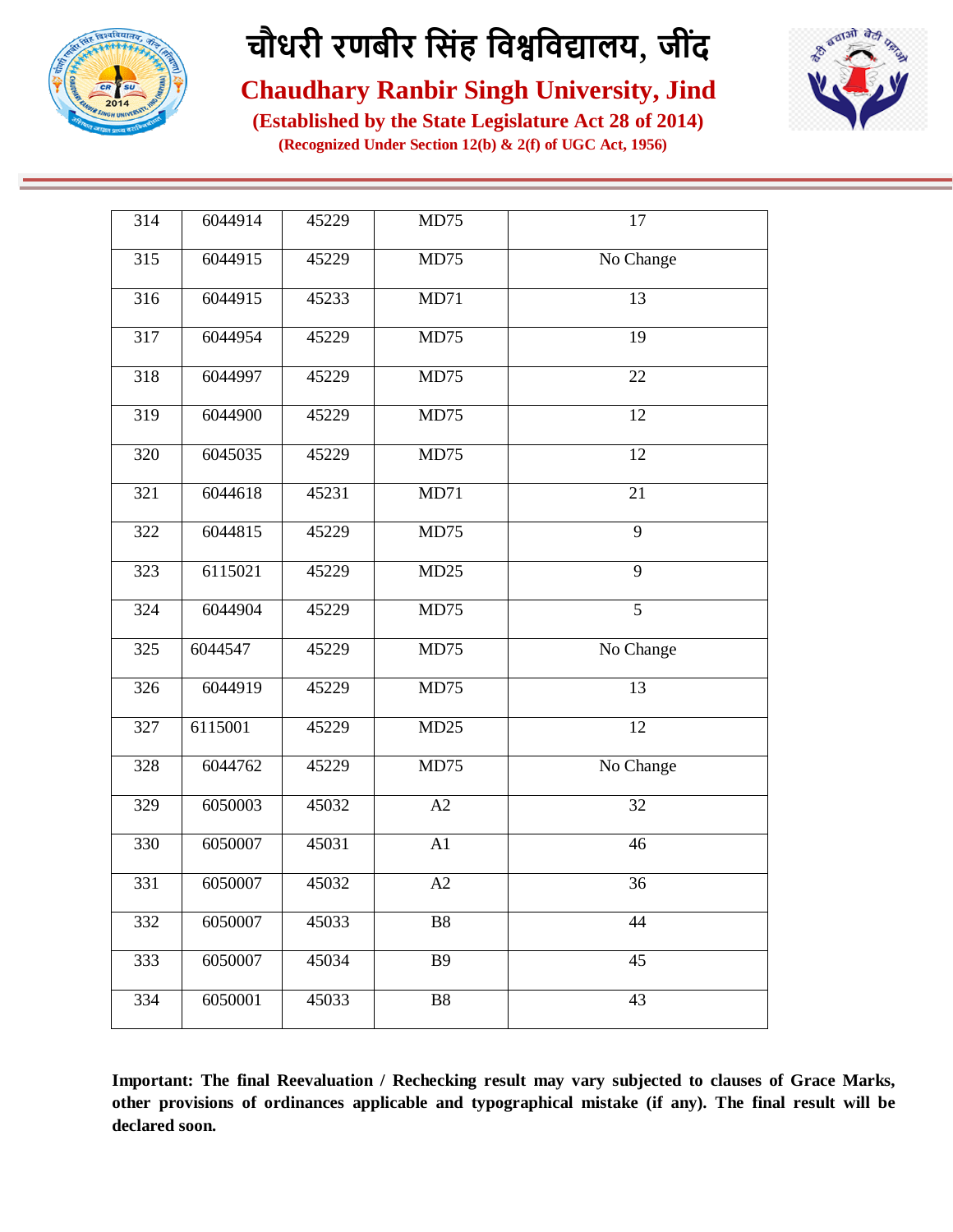



#### **Chaudhary Ranbir Singh University, Jind**

**(Established by the State Legislature Act 28 of 2014) (Recognized Under Section 12(b) & 2(f) of UGC Act, 1956)**

| 335<br>6050014<br>45031<br>A1<br>34<br>336<br>6050014<br>A2<br>41<br>45032<br>337<br>6050014<br><b>B8</b><br>40<br>45033<br>338<br>6050014<br>45034<br><b>B</b> 9<br>32<br>34<br>339<br>6050005<br><b>B</b> 9<br>45034<br>6050204<br>29<br>340<br>45036<br><b>MR31</b><br>37<br>341<br>6050204<br>45038<br>MR33<br>342<br>6050204<br><b>MR36</b><br>32<br>45040<br>343<br>6050214<br>45040<br><b>MR36</b><br>35<br>39<br>344<br>6050201<br>45038<br>MR33<br>37<br>6050206<br>45037<br><b>MR32</b><br>345<br>36<br>346<br>6050206<br>45038<br>MR33<br>23<br>347<br>6050206<br>45040<br>MR36<br>348<br>6050202<br>45036<br><b>MR31</b><br>40<br>349<br>6050202<br>45040<br><b>MR36</b><br>26<br>350<br>6050209<br>45040<br><b>MR36</b><br>26<br>351<br>6050207<br>45040<br><b>MR36</b><br>23<br>352<br>6050208<br>45037<br><b>MR32</b><br>35<br>39<br>353<br>6050208<br>45038<br>MR33<br>6050208<br>18<br>354<br>45040<br><b>MR36</b><br>355<br>6114002<br>45274<br><b>DR21</b><br>37 |  |  |  |
|-------------------------------------------------------------------------------------------------------------------------------------------------------------------------------------------------------------------------------------------------------------------------------------------------------------------------------------------------------------------------------------------------------------------------------------------------------------------------------------------------------------------------------------------------------------------------------------------------------------------------------------------------------------------------------------------------------------------------------------------------------------------------------------------------------------------------------------------------------------------------------------------------------------------------------------------------------------------------------------|--|--|--|
|                                                                                                                                                                                                                                                                                                                                                                                                                                                                                                                                                                                                                                                                                                                                                                                                                                                                                                                                                                                     |  |  |  |
|                                                                                                                                                                                                                                                                                                                                                                                                                                                                                                                                                                                                                                                                                                                                                                                                                                                                                                                                                                                     |  |  |  |
|                                                                                                                                                                                                                                                                                                                                                                                                                                                                                                                                                                                                                                                                                                                                                                                                                                                                                                                                                                                     |  |  |  |
|                                                                                                                                                                                                                                                                                                                                                                                                                                                                                                                                                                                                                                                                                                                                                                                                                                                                                                                                                                                     |  |  |  |
|                                                                                                                                                                                                                                                                                                                                                                                                                                                                                                                                                                                                                                                                                                                                                                                                                                                                                                                                                                                     |  |  |  |
|                                                                                                                                                                                                                                                                                                                                                                                                                                                                                                                                                                                                                                                                                                                                                                                                                                                                                                                                                                                     |  |  |  |
|                                                                                                                                                                                                                                                                                                                                                                                                                                                                                                                                                                                                                                                                                                                                                                                                                                                                                                                                                                                     |  |  |  |
|                                                                                                                                                                                                                                                                                                                                                                                                                                                                                                                                                                                                                                                                                                                                                                                                                                                                                                                                                                                     |  |  |  |
|                                                                                                                                                                                                                                                                                                                                                                                                                                                                                                                                                                                                                                                                                                                                                                                                                                                                                                                                                                                     |  |  |  |
|                                                                                                                                                                                                                                                                                                                                                                                                                                                                                                                                                                                                                                                                                                                                                                                                                                                                                                                                                                                     |  |  |  |
|                                                                                                                                                                                                                                                                                                                                                                                                                                                                                                                                                                                                                                                                                                                                                                                                                                                                                                                                                                                     |  |  |  |
|                                                                                                                                                                                                                                                                                                                                                                                                                                                                                                                                                                                                                                                                                                                                                                                                                                                                                                                                                                                     |  |  |  |
|                                                                                                                                                                                                                                                                                                                                                                                                                                                                                                                                                                                                                                                                                                                                                                                                                                                                                                                                                                                     |  |  |  |
|                                                                                                                                                                                                                                                                                                                                                                                                                                                                                                                                                                                                                                                                                                                                                                                                                                                                                                                                                                                     |  |  |  |
|                                                                                                                                                                                                                                                                                                                                                                                                                                                                                                                                                                                                                                                                                                                                                                                                                                                                                                                                                                                     |  |  |  |
|                                                                                                                                                                                                                                                                                                                                                                                                                                                                                                                                                                                                                                                                                                                                                                                                                                                                                                                                                                                     |  |  |  |
|                                                                                                                                                                                                                                                                                                                                                                                                                                                                                                                                                                                                                                                                                                                                                                                                                                                                                                                                                                                     |  |  |  |
|                                                                                                                                                                                                                                                                                                                                                                                                                                                                                                                                                                                                                                                                                                                                                                                                                                                                                                                                                                                     |  |  |  |
|                                                                                                                                                                                                                                                                                                                                                                                                                                                                                                                                                                                                                                                                                                                                                                                                                                                                                                                                                                                     |  |  |  |
|                                                                                                                                                                                                                                                                                                                                                                                                                                                                                                                                                                                                                                                                                                                                                                                                                                                                                                                                                                                     |  |  |  |
|                                                                                                                                                                                                                                                                                                                                                                                                                                                                                                                                                                                                                                                                                                                                                                                                                                                                                                                                                                                     |  |  |  |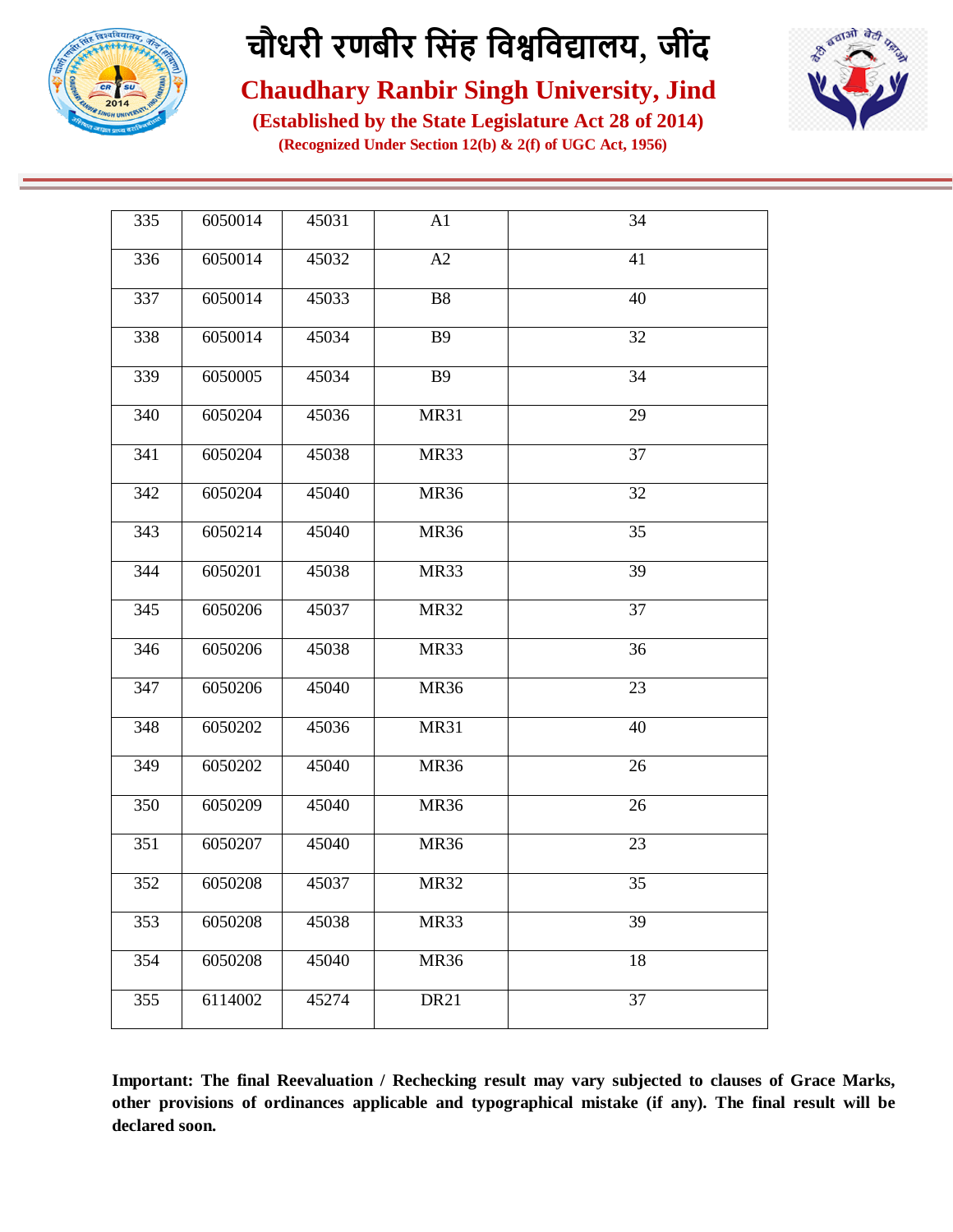



#### **Chaudhary Ranbir Singh University, Jind**

**(Established by the State Legislature Act 28 of 2014) (Recognized Under Section 12(b) & 2(f) of UGC Act, 1956)**

| 356 | 6114002 | 45276 | DR <sub>23</sub> | 37        |
|-----|---------|-------|------------------|-----------|
| 357 | 6114012 | 45274 | PGDRP 11         | 46        |
| 358 | 6114006 | 45274 | PGDRP 11         | 40        |
| 359 | 6114006 | 45277 | PGDRP 14         | 42        |
| 360 | 6114018 | 45274 | PGDRP 11         | 36        |
| 361 | 6114026 | 45277 | PGDRP 14         | No Change |
| 362 | 6114031 | 45274 | PGDRP 11         | No Change |
| 363 | 6023157 | 45143 | <b>BPET-103</b>  | 38        |
| 364 | 6023166 | 45143 | <b>BPET-103</b>  | No Change |
| 365 | 6023376 | 45144 | <b>BPET-104</b>  | 21        |
| 366 | 6023397 | 45145 | <b>BPET-105</b>  | 27        |
| 367 | 6023275 | 45145 | <b>BPET-105</b>  | 31        |
| 368 | 6037154 | 45154 | <b>B301</b>      | 22        |
| 369 | 6037134 | 45156 | <b>B302</b>      | 24        |
| 370 | 6037179 | 45158 | <b>B305</b>      | 21        |